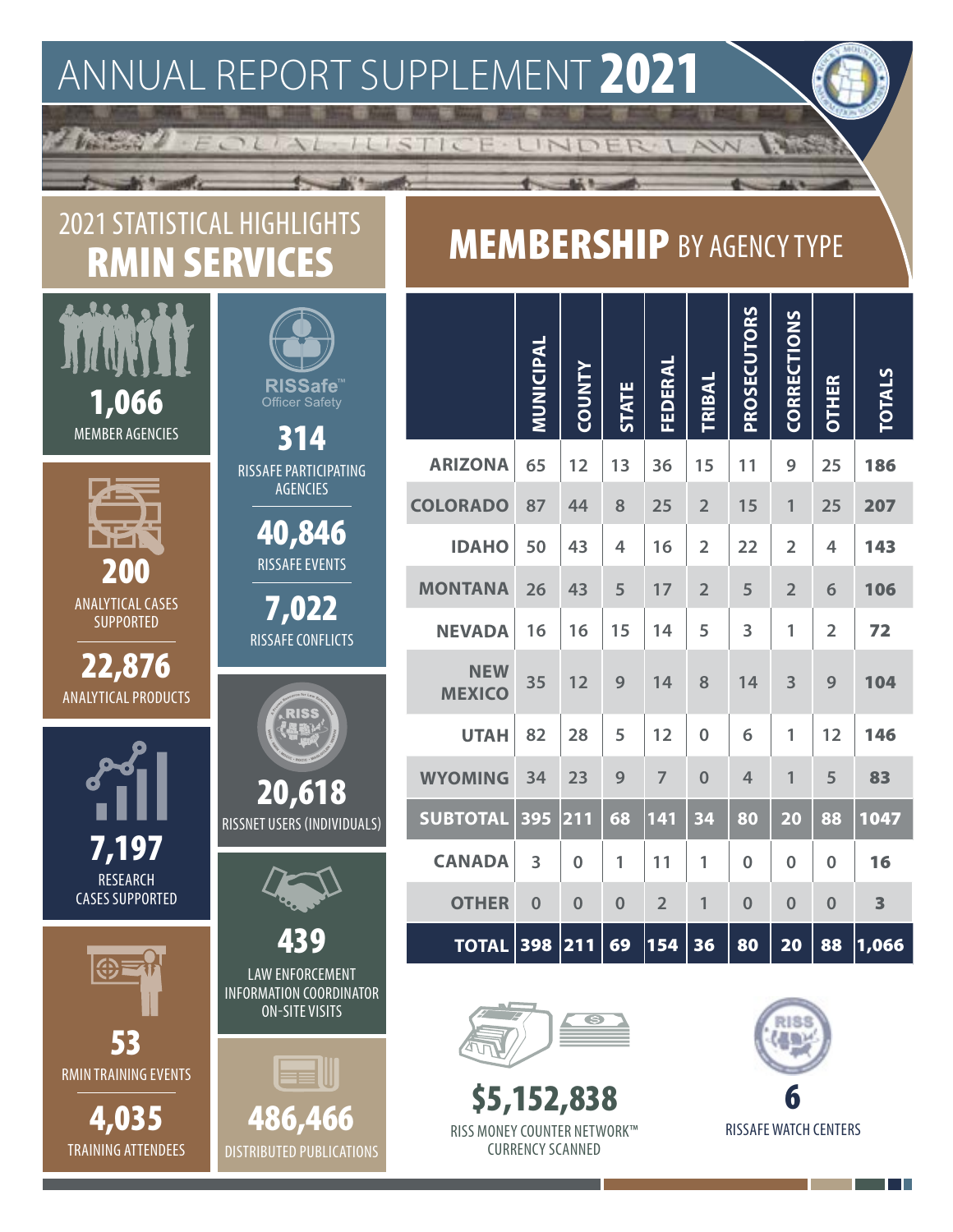|                      |                                                                                                                                                                     |                       | ANALYTICAL <b>CASES</b>                                                                                                                                                  |                                                       |                                                                                                                                                               |
|----------------------|---------------------------------------------------------------------------------------------------------------------------------------------------------------------|-----------------------|--------------------------------------------------------------------------------------------------------------------------------------------------------------------------|-------------------------------------------------------|---------------------------------------------------------------------------------------------------------------------------------------------------------------|
| <b>ARIZONA</b><br>95 | 9<br><b>AUDIOFORENSICS</b><br><b>VIDEO FORENSICS</b><br>11<br>16<br><b>COMPUTER</b><br><b>FORENSICS</b><br>7<br><b>FINANCIALFRAUD</b><br>52<br><b>CASE ANALYSIS</b> | <b>COLORADO</b><br>23 | 5<br><b>AUDIOFORENSICS</b><br><b>VIDEO FORENSICS</b><br>7<br>3<br>COMPUTER<br><b>FORENSICS</b><br>FINANCIALFRAUD<br>$\overline{\mathbf{2}}$<br>6<br><b>CASE ANALYSIS</b> | <b>IDAHO</b><br>18                                    | <b>AUDIO FORENSICS</b><br>4<br><b>VIDEO FORENSICS</b><br>4<br><b>COMPUTER</b><br><b>FORENSICS</b><br>2<br><b>FINANCIAL FRAUD</b><br>7<br><b>CASE ANALYSIS</b> |
| <b>MONTANA</b><br>8  | <b>AUDIOFORENSICS</b><br><b>VIDEO FORENSICS</b><br>O<br>COMPUTER<br><b>FORENSICS</b><br>FINANCIALFRAUD<br>O<br>5<br><b>CASE ANALYSIS</b>                            | <b>NEVADA</b><br>13   | <b>AUDIO FORENSICS</b><br>3<br><b>VIDEO FORENSICS</b><br><b>COMPUTER</b><br><b>FORENSICS</b><br><b>FINANCIALFRAUD</b><br>4<br><b>CASE ANALYSIS</b><br>4                  | <b>NEW</b><br><b>MEXICO</b><br>18                     | <b>AUDIO FORENSICS</b><br>R<br><b>VIDEO FORENSICS</b><br><b>COMPUTER</b><br><b>FORENSICS</b><br><b>FINANCIAL FRAUD</b><br>10<br><b>CASE ANALYSIS</b>          |
| <b>UTAH</b><br>15    | <b>AUDIOFORENSICS</b><br>$\overline{\mathbf{2}}$<br><b>VIDEO FORENSICS</b><br>COMPUTER<br><b>FORENSICS</b><br>FINANCIALFRAUD<br><b>CASE ANALYSIS</b><br>8           | <b>WYOMING</b><br>9   | 1<br><b>AUDIO FORENSICS</b><br>5<br><b>VIDEO FORENSICS</b><br><b>COMPUTER</b><br><b>FORENSICS</b><br><b>FINANCIALFRAUD</b><br><b>CASE ANALYSIS</b><br>1                  | <b>OUT OF</b><br><b>REGION</b><br><b>TOTAL</b><br>200 | <b>AUDIO FORENSICS</b><br>$\blacktriangle$                                                                                                                    |

| <b>ANALYTICAL PRODUCTS</b>                                                                                         |     |    |                         |                         |     |        |                         |    |              |        |
|--------------------------------------------------------------------------------------------------------------------|-----|----|-------------------------|-------------------------|-----|--------|-------------------------|----|--------------|--------|
| <b>NV</b><br><b>UT</b><br><b>AZ</b><br>$\overline{c}$<br>ID<br><b>NM</b><br><b>WY</b><br><b>MT</b><br><b>OTHER</b> |     |    |                         |                         |     |        |                         |    | <b>TOTAL</b> |        |
| <b>CHARTS/GRAPHS</b>                                                                                               | 801 | 19 | 48                      | 26                      | 58  | 232    | 72                      | 44 | 1            | 1,301  |
| <b>CRIMINAL ACTIVITY</b><br><b>SUMMARIES OR ASSESSMENTS</b>                                                        | 87  | 18 | 19                      | 6                       | 15  | 17     | 10                      | 9  | $\mathbf{1}$ | 182    |
| <b>COLLECTION PLANS/SURVEYS</b>                                                                                    | 32  | 9  | 5                       | $\overline{\mathbf{3}}$ | 6   | 5      | 5                       | 5  | $\Omega$     | 70     |
| <b>COMPUTER LISTINGS</b>                                                                                           | 402 | 41 | 83                      | 32                      | 176 | 170    | 184                     | 19 | $\Omega$     | 1,107  |
| <b>ANALYTICAL BRIEFINGS</b>                                                                                        | 70  | 5  | $\overline{\mathbf{4}}$ | $\overline{2}$          | 10  | 5      | 15                      | 8  | $\bf{0}$     | 119    |
| <b>MULTIMEDIA (CD, DVD, PP)</b>                                                                                    | 66  | 25 | 76                      | $\mathbf{1}$            | 146 | 1      | $\overline{\mathbf{3}}$ | 5  | $\Omega$     | 323    |
| <b>IMAGES, VIDEOS,</b><br><b>AUDIO PRODUCED</b>                                                                    | 206 | 85 | 225                     | 11                      | 161 | 19,032 | 12                      | 42 | $\bf{0}$     | 19,774 |
| 460<br>$\overline{2}$<br> 1,664<br>81<br>19,462<br>132<br>202<br>572<br>301<br><b>TOTAL</b>                        |     |    |                         |                         |     |        |                         |    | 22,876       |        |

RMIN ANNUAL REPORT SUPPLEMENT 2021

ш

. . .